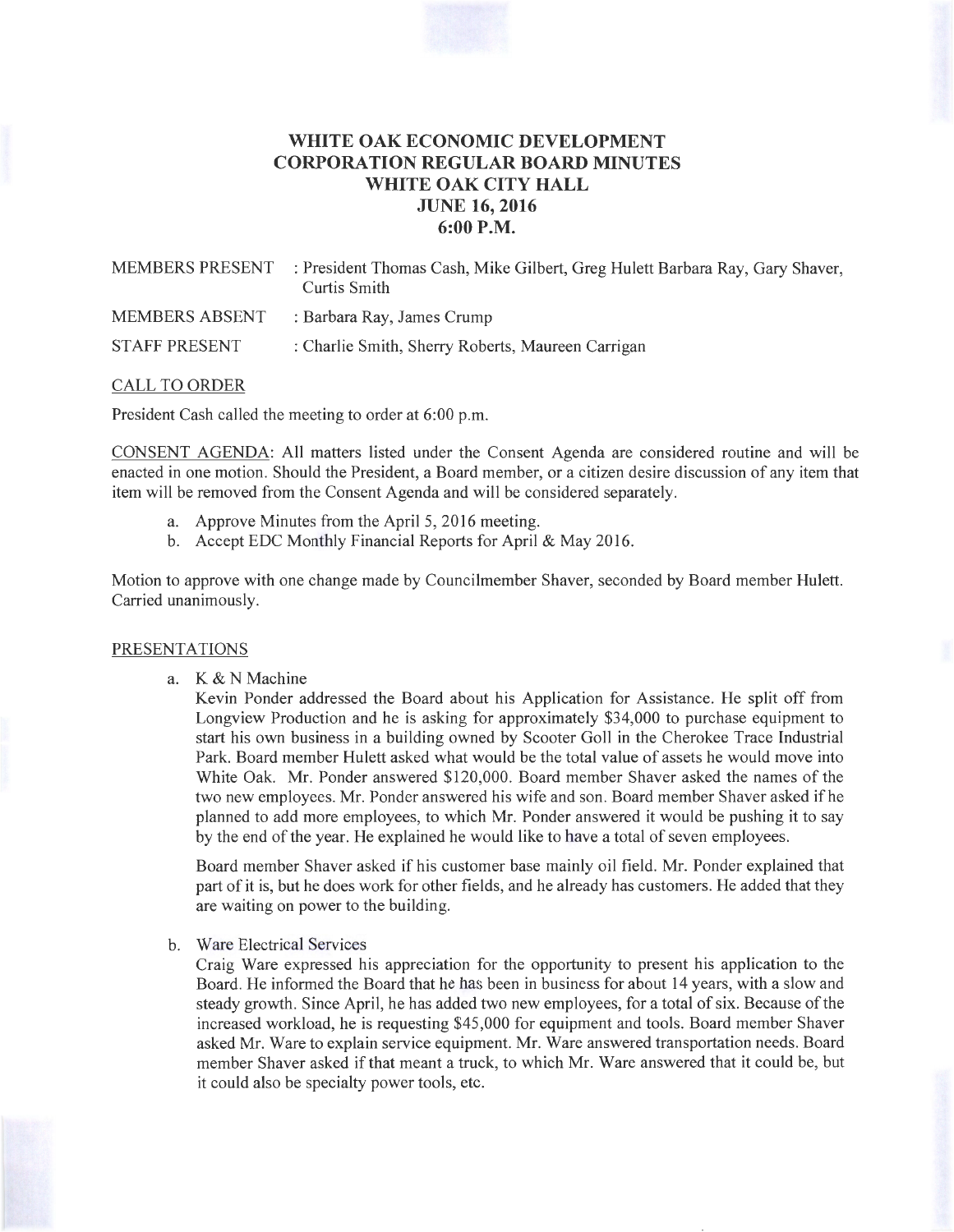EXECUTIVE SESSION - The White Oak Economic Development Corporation Board will meet in Executive Session as authorized by Title 5, Chapter 551, Texas Government Code, The Texas Open Meetings Act, for the following purpose:

Section 551.087 - Deliberation regarding Economic Development Negotiations: Discussion regarding negotiations with the following:

- a. K & N Machine
- b. Ware Electrical Services

The Board adjourned to closed session at 6:09 p.m.

RECONVENE TO OPEN SESSION - Consideration, discussion, and possible action on:

- a. K & N Machine
- b. Ware Electrical Services

The Board reconvened into open session at 6:28 p.m.

Board member Hulett explained that economic development corporations have state statutes that have to be followed that includes job creation and it is his opinion that a committee needs to be formed to establish some guidelines about what incentives can be allowed and what cannot. He continued in saying that those guidelines should be based on job creation numbers and the overall property tax value that will be placed on the tax roll.

President Cash explained to Mr. Ponder that the White Oak EDC has been very hesitant in helping startup companies because the couple that have been helped, have not worked out. He explained that while WOEDC cannot help him right now, he would like him to reapply for assistance in a year.

President Cash explained to Mr. Ware that the White Oak EDC cannot do a truck and utility bed. However, the EDC would like to offer his company a \$10,000 grant for a ladder and tools, providing he keeps the six employees for a year.

Board member Shaver made a motion to deny the Application for Assistance for K  $\&$  N Machine and offer a \$10,000 grant for tools and equipment to Ware Electrical Services, seconded by Board Treasurer Gilbert. Carried unanimously.

Mr. Ware stated when he first approached the Board he had five employees, then the sixth one just happened to have come along. He cannot guarantee that he can keep six employees for a year. He can guarantee that he can keep ftve employees.

Board Treasurer Gilbert made the motion to amend his motion to five employees, Board member Shaver seconded. Carried unanimously.

## STAFF REPORTS & UPDATES

City Coordinator Smith informed the Board that Sat Lite is closing on their building tomorrow and will soon break ground. He sent the Haute Goat Creamery agreement back to the WOEDC attorney Gary Shaver with some requested changes. Board member/attorney Shaver informed the Board that it was asked if they could have until 2018-2019 to provide receipts for the purchases from the grant. Board member Shaver told them no. City Coordinator Smith explained the reasoning behind this was the owners are doing business